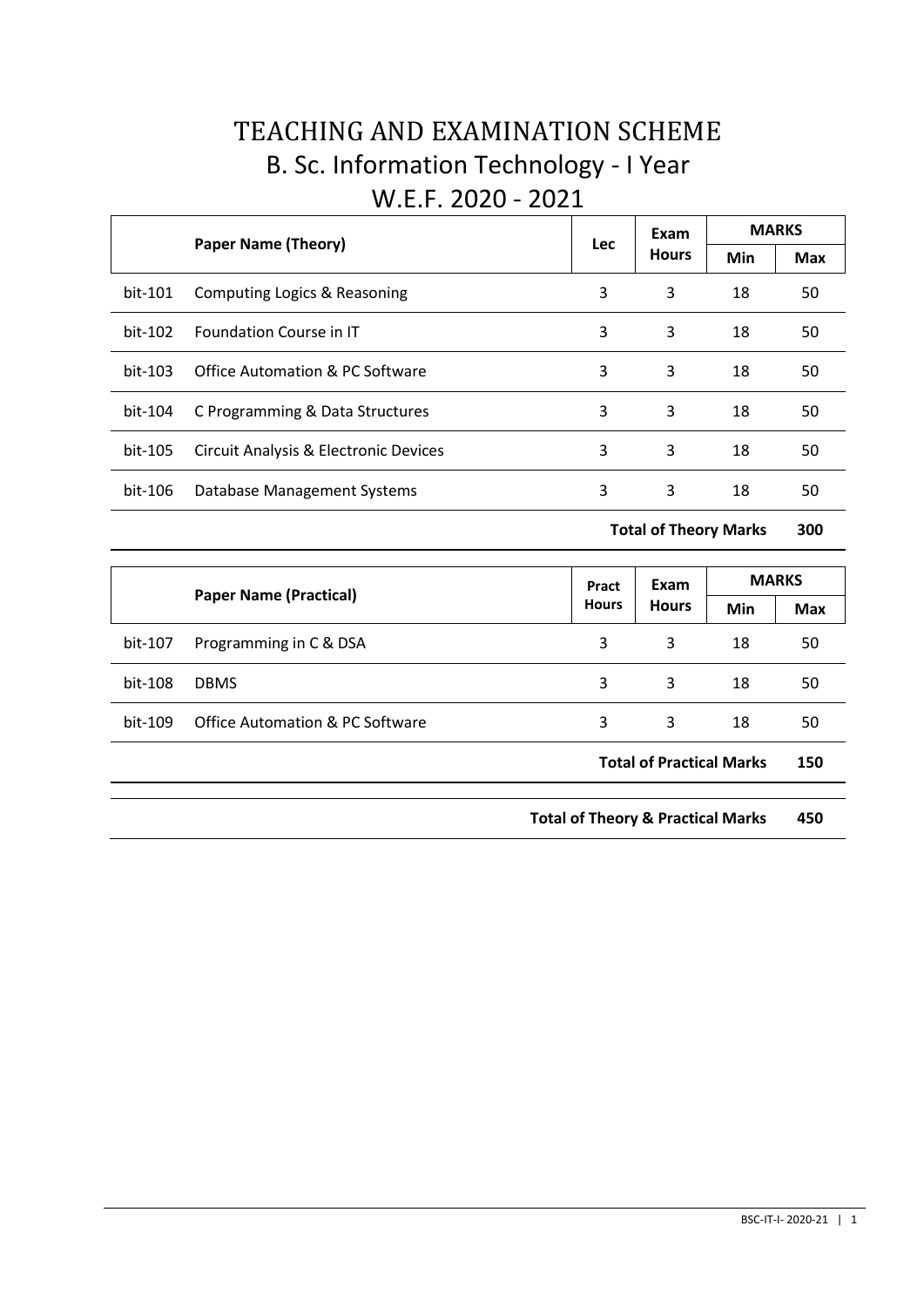## **B. Sc. (Information Technology) Scheme of Examination**

### **Theory:**

#### **Part A:**

- 1. 10 Question of 1.5 mark each 15 marks
- 2. Answer should not exceed more than 50 words
- 3. All questions are compulsory

### **Part B:**

- 1. 5 Questions of 3 marks each 15 marks
- 2. Answer should not exceed more than 50 words
- 3. All questions are compulsory

#### **Part C:**

- 1. 3 Questions of 7+7+6 marks each 20 marks.
- 2. There will be an internal choice in each question.
- 3. Answer should not exceed 400 words

#### **Practical & Projects:**

Practical exams shall be conducted by one internal and one external examiner of a batch of 40 students in a day.

Duration of Practical exam is 3 hours.

A Laboratory Exercise File should be prepared by each student for each practical paper and should be submitted during practical examinations.

Practical of 50 marks distribution is as under:

- a. 30 marks for practical examination exercise for 3 questions
- b. 10 marks for Viva-voce
- c. 10 marks for Laboratory Exercise File

The number of paper and the maximum marks for each paper are shown against each subject separately. It will be necessary for a candidate to pass in the theory part as well as the practical part of a subject/paper, wherever prescribed, separately.

Classification of successful candidates shall be as follows:

| <b>First Division</b> | 60% | of the aggregate marks prescribed at (a) Part I |
|-----------------------|-----|-------------------------------------------------|
|                       |     | Examination, (b) Part II Examination,           |
| Second Division       | 48% | (c) Part III Examination, taken together        |

All the rest shall be declared to have passed the examination, if they obtain the minimum pass marks in each subject viz. 36% no division shall be awarded at the Part I and Part II examination.

Note:

Eligibility for admission in First year of B. Sc. (IT) is 10+2 with Science examination of any board with at least 50% marks. As regards admission on reserved category seats government rules will be applicable.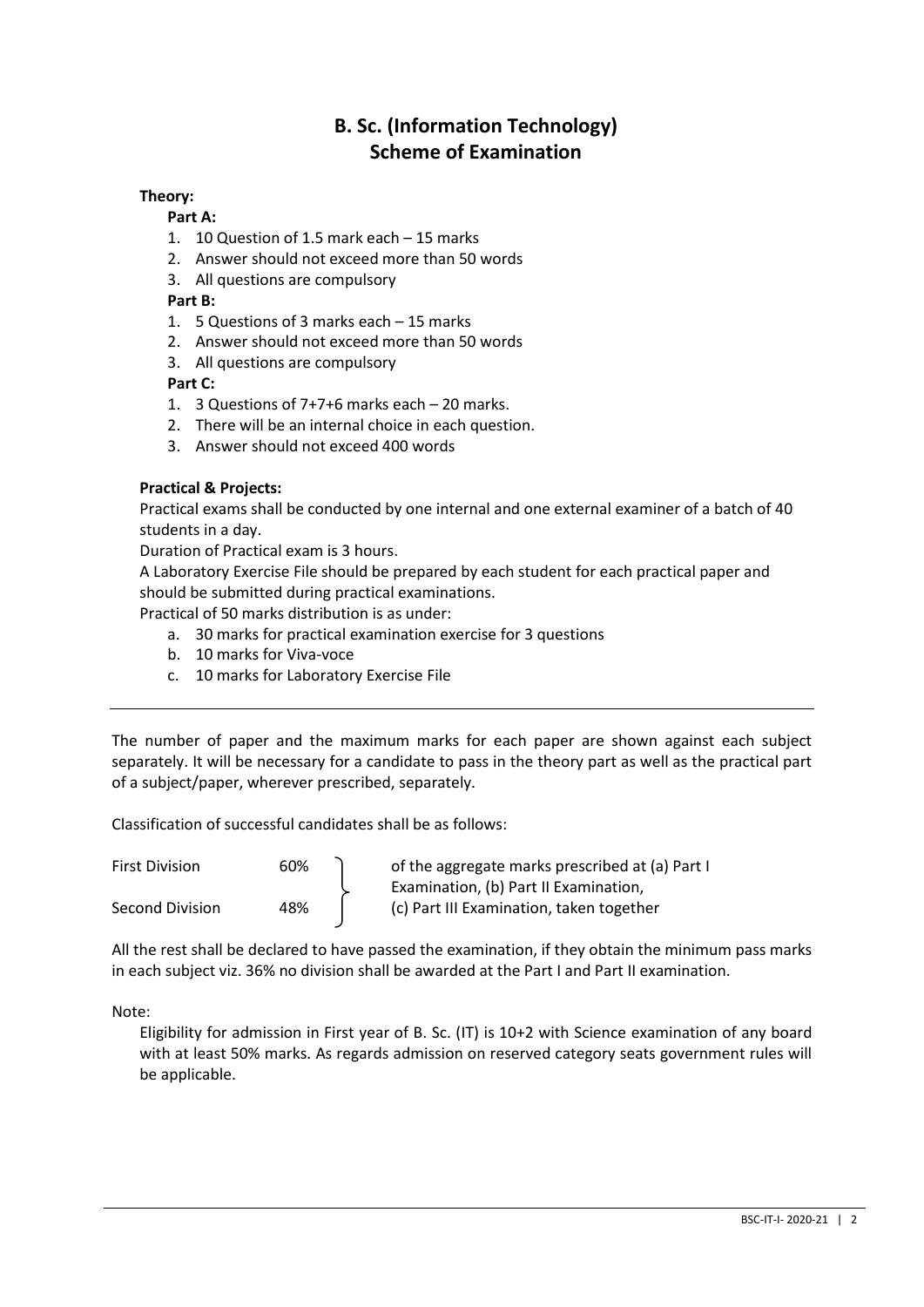| <b>Duration: 3 hours</b> | <b>Max Marks: 50</b> |
|--------------------------|----------------------|
|                          |                      |

#### **bit-101Computing Logics & Reasoning**

Number systems: Natural numbers, integers, rational numbers, real numbers, complex numbers, arithmetic modulo a positive integer (binary, octal, decimal and hexadecimal number systems), radix r representation of integers, representing negative and rational numbers, floating point notation.

Binary arithmetic, 2's complement arithmetic, conversion of numbers from one of binary/ octal/decimal/hexadecimal number system to other number systems, codes (natural BCD, Excess-3, gray, octal, hexadecimal, alphanumeric – EBCDIC and ASCII) error codes.

Law of formal logic, connectivity, propositions, conditional statements, WFF, tautology, contradiction, logical equivalence, law of logic, duality, logical implications, normal forms, sets, subsets, finite and infinite sets, universal, power, disjoint sets, property of sets, union, intersection sets, distributive, compliment and property of compliment, Venn diagram, difference, cartisan product set.

Relation property, irreflexive, asymmetric, compatible universal complimentary relation, equivalence class, coordinate diagram, transitivity extension, closure, matrix representation and digraph, functions, mapping, composition of functions, associative mapping, inverse mapping, characteristic functions, recursions, linear recursion relation, non-homogenous relations.

Partial ordering, total order set, dual order, Hasse Diagram, Lexicographic ordering, least and greatest element, minimal and maximal element, upper and lower bound, well-order set, operations, well-ordering theorem, lattices property, bounded lattices, direct product, Boolean algebra, homomorphism, minimization function, gates, Boolean algebra and applications.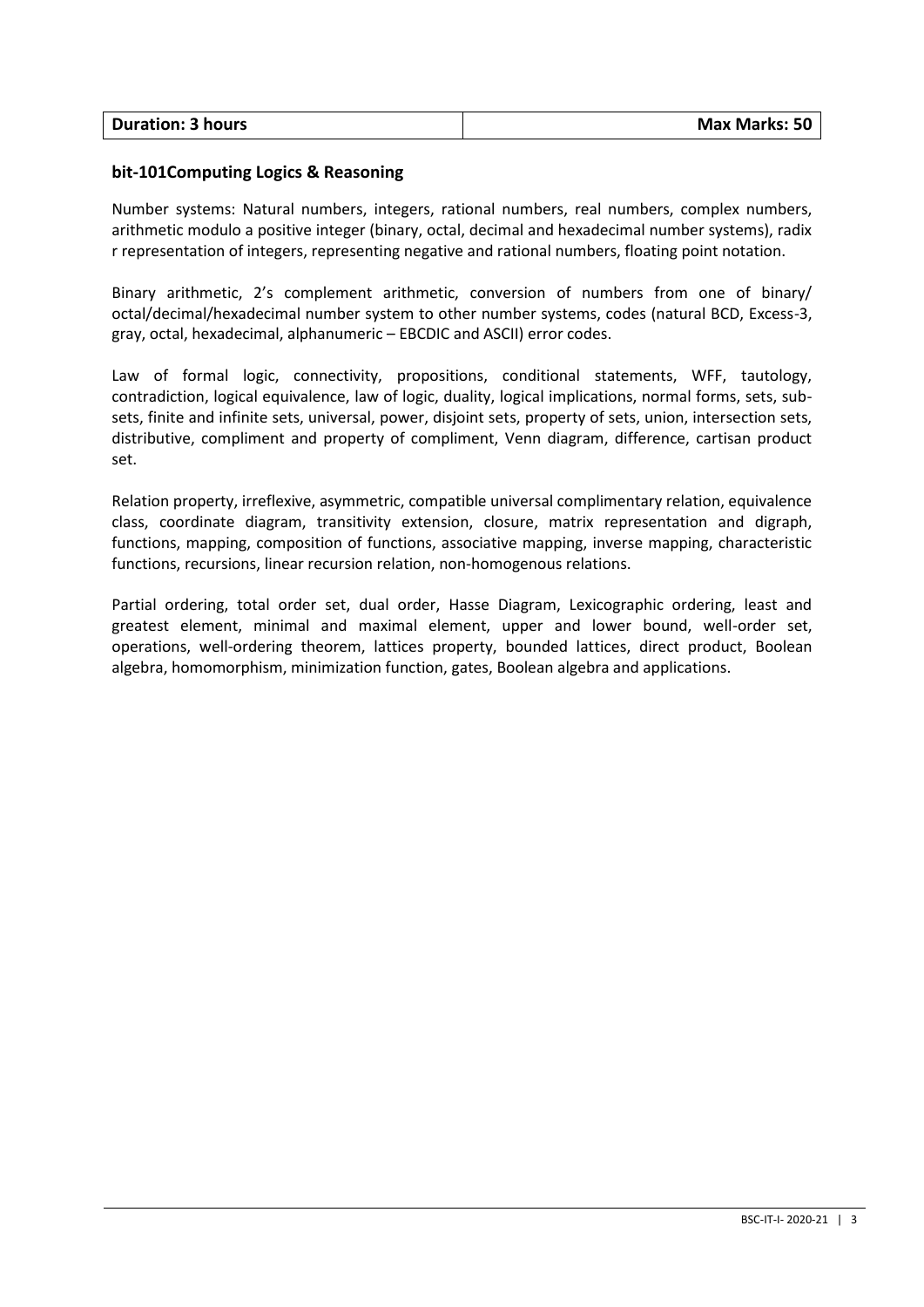| <b>Duration: 3 hours</b> | <b>Max Marks: 50</b> |
|--------------------------|----------------------|
|                          |                      |

#### **bit-102Foundation Course in IT**

Introduction to Computer: Definition, Characteristics, Classification of Computers, Analog Computers, Digital Computers, Hybrid Computers, Classifications of computer on the basis of size and speed, different type of computers, generation of computers.

Computer keyboard, pointing devices, mouse, track ball, touch pad, joystick, touch – sensitive screens, pen – based systems, digitizer, data scanning devices, optical recognition systems, bar code readers, optical mark readers, optical scanners, drum scanners, hand scanner, flatbed scanner, web camera, game pad, digital camera.

Hard copy devices: Printer, impact printers, daisy wheel, dot matrix printer, line printer, chain printers, comb printers, non-impact printers, DeskJet, inkjet printers, laser printer, thermal transfer printer, barcode printers.

Computer Display: CRT, LCD, projection displays, plasma display panel, display standard, monochrome display adapter, HGA, CGA, EGA, VGA, MGA, SVGA, XGA, QVGA, SXGA, UXGA

Introduction to memory, classifications, random-access memory, volatile memory, non-volatile memory, flash memory, read-only memory, secondary memory, the cache memory, auxiliary storage memory, memory hierarchy, storage devise, magnetic tape, magnetic disk, floppy disk, hard disks, CD, DVD, magneto-optical.

Number system, binary, octal, hexadecimal, addition, subtraction, multiplications, computer code: BCD, ASCII, EBCDIC code, Excess-3 code, gray code, software, User interface, system software, programming software, application software logic gates and Boolean algebra representation and simplifications by kMap.

Computer Viruses: Introduction, history, types of computer viruses, classification of viruses ways to catch a computer virus, symptoms of a computer virus.

Application of computer: Desktop publishing, sports, design and manufacturing research and design, military, robotics, planning and management, marketing, medicine and health care, arts, communications, scientific, education.

Introduction of internet, history, IP, TCP and UDP, application protocol, world wide web, how the web works, web standards, website, overview, types of websites, electronic mail, internet, e-mail header, saved message file extension, messages and mailboxes, introduction to intranet, uses, advantages, disadvantages.

Introduction to data warehouse, components of a data warehouse, different methods of storing data in a data warehouse, advantages of using data warehouse.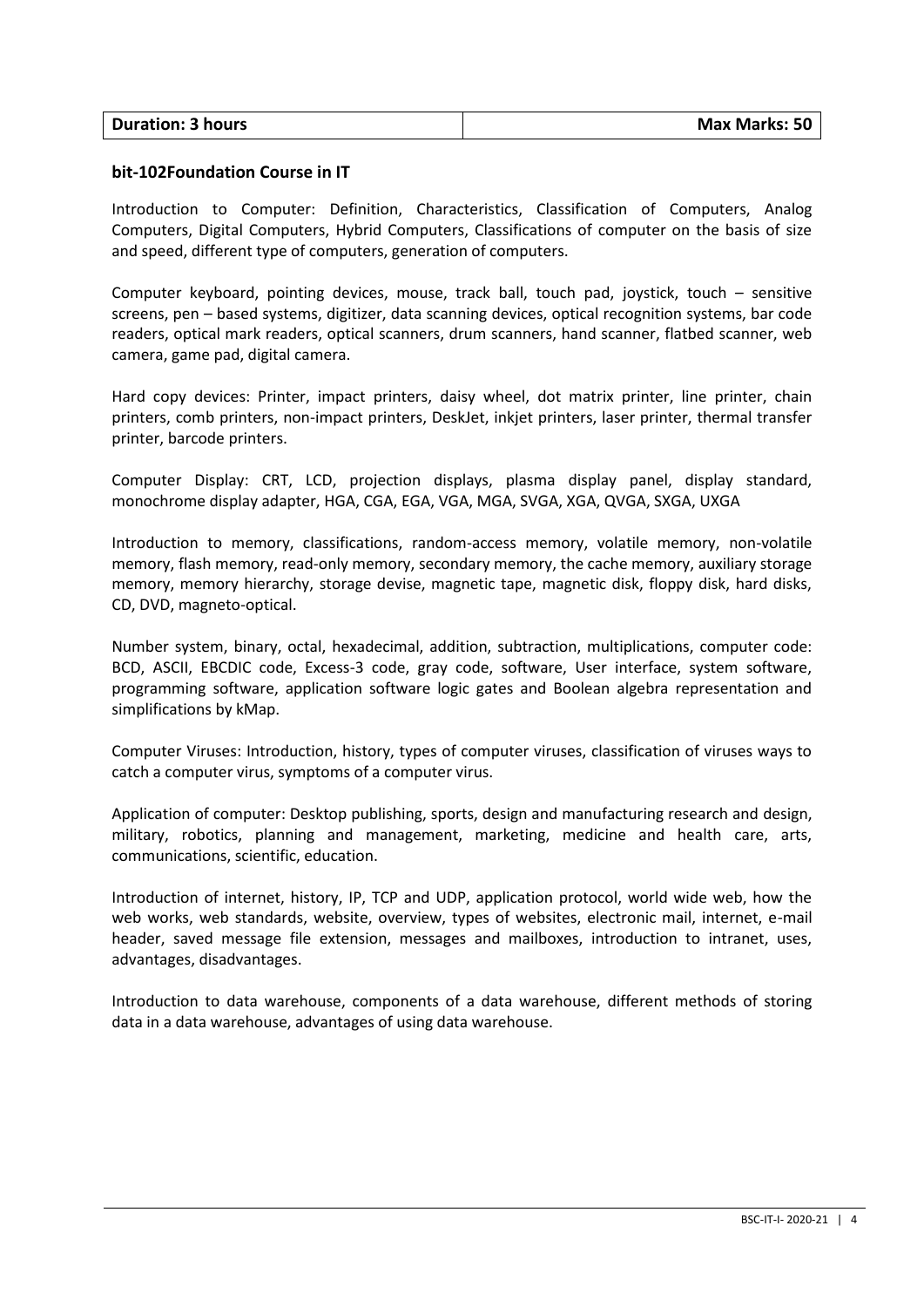| <b>Duration: 3 hours</b> | <b>Max Marks: 50</b> |
|--------------------------|----------------------|
|                          |                      |

#### **bit-103Office Automation & PC Software**

#### MS-Windows:

Introduction to MS Windows, concept of GUI, windows explorer, control panel, accessories, running applications under MS Windows

Microsoft Word - Word Processing Basics , Features of MS Word ,Typing ,inserting , selecting and deleting Text ,Format Painter ,Find and Replace, Paragraph Attributers , Moving, Copying and Pasting Text ,Columns , Drop Caps , Change Case ,Page Setting ,Illustration, Picture, Shapes, SmartArt, Screenshot ,Create Table ,Table Design View ,Link ,Hyperlink ,Bookmark ,Table Layout ,Comments ,Header & Footers ,Design Tab ,Page Setup & Printing ,Table of Contents ,Footnotes ,Mail Merge ,Review Tab ,View Tab, Document template.

Microsoft Excel - Introducing Excel ,Recognizing Interface Features Unique to Excel , Understanding Workbook Structure ,Navigating through Workbooks ,Making Workbook Selections .The Basics Of Data -Entering Text , Entering Dates & Numbers ,Editing Cell Entries ,Copying & Moving Data, Filling a Series, Managing Workbook Structure - Modifying Workbook & Worksheet Structure, Resizing Worksheet Elements, Hiding Workbook Component ,Workbook Protection, Formatting Cells - Applying Basic Formatting ,Formatting Numbers ,Exploring the Format Cells Dialog Box ,Creating & Applying Cell Styles ,Conditional Formatting, Working With Formulas - Excel Calculations ,Entering Formulas ,Formula Auditing, The Basics Of Functions - Using Basic Functions , Controlling Calculation Options ,Linking Worksheets ,Working With Graphics -Adding Clip Art ,Add an Image From a file, Image Adjustment, Working With Charts - Creating Charts , Modifying Chart Design ,Working with Chart Layout & Format, Working With Hyperlink - Using Bookmark ,External Link ,Sorting, Filtration And Validation - Sorting Data ,Filtering Data ,Data ValidationCustomizing Excel - Customize Tabs, Recording a Macro, Running a Macro.Preparing Files For Distribution - Print Area, Print Titles & Sheet Options, Renaming Sheets & Adding Headers/Footers, Printing Worksheets

Microsoft PowerPoint-Exploring the PowerPoint Interface, Views, Navigation & Keyboard Shortcuts, Setting Options & Saving Files, PowerPoint Design Essentials, Setting Up a New File, Changing Backgrounds, Placeholders & Bullets, Adjusting Placeholders, Adding Headers & Footers, Saving PowerPoint Templates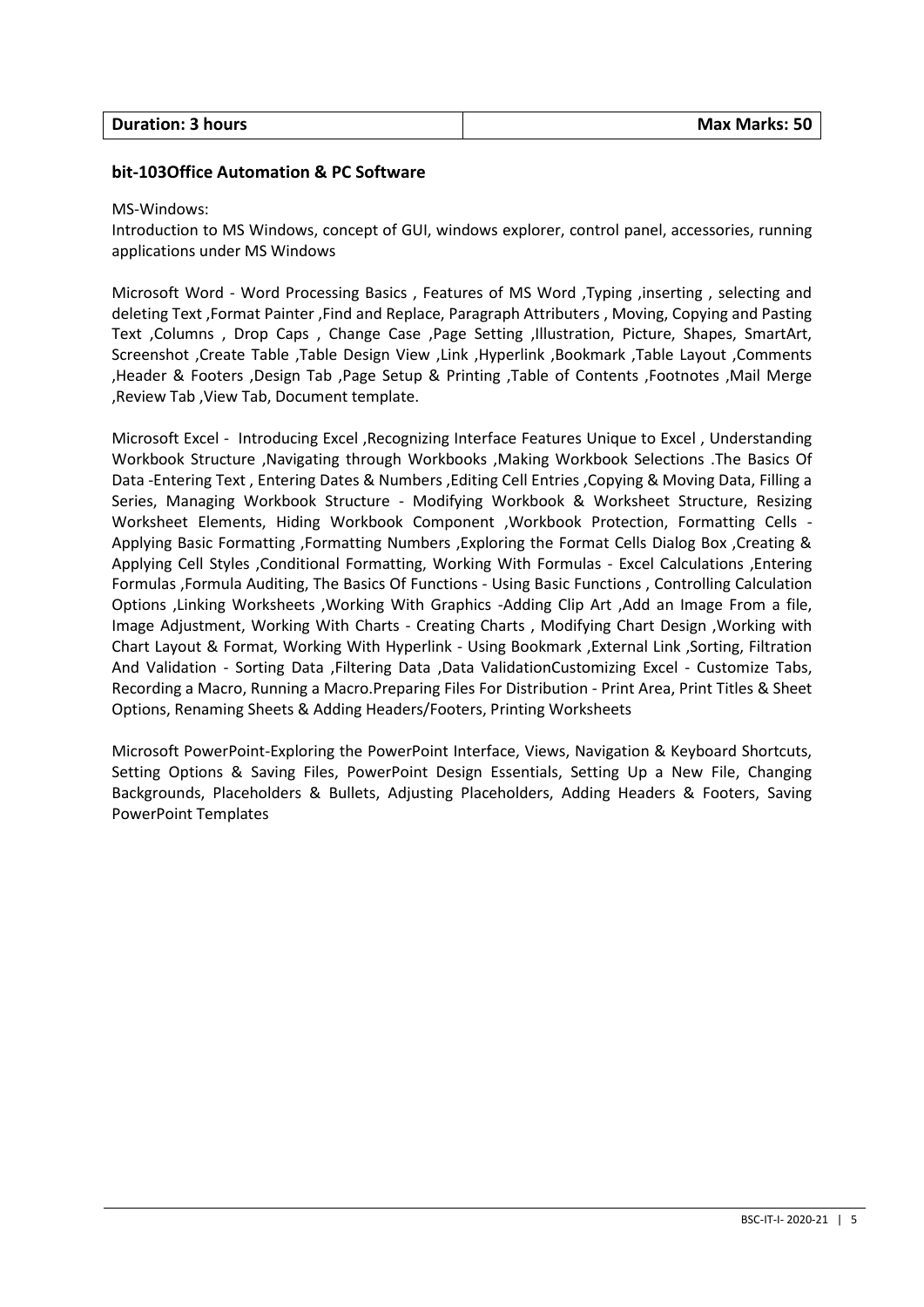| <b>Duration: 3 hours</b> | <b>Max Marks: 50</b> |
|--------------------------|----------------------|
|                          |                      |

#### **bit-104C Programming & Data Structure**

Overview of C Language: History of C, Character set, C tokens, Identifiers, Keywords,Data types, Variables, Constants, Symbolic Constants , Operators in C, Hierarchy ofOperators, Expressions, Type Conversions and Library Functions.

Managing Input and Output Operation: Formatted and Unformatted I/O Functions,Decision making, branching and looping: Decision Making Statements - if Statement, if–else statement, nesting of ifelse statements, else–if ladder, switch statement,?: operator

Looping - while, do-while, for loop, Nested loop, break, continue, and goto statements.Functions: Function Definition, prototyping, types of functions, passing arguments tofunctions, Nested Functions, Recursive functions.

Arrays: Declaring and Initializing, One Dimensional Arrays, Two Dimensional Arrays,Multi-Dimensional Arrays - Passing arrays to functions. Strings: Declaring andInitializing strings, Operations on strings, Arrays of strings, passing strings to functions.Storage Classes - Automatic, External, Static and Register Variables.

Structures-Declaring and Initializing, Nested structure, Array of Structure, PassingStructures to functions, Unions, typedef, enum, Bit fields. Pointers – Declarations,Pointer arithmetic, Pointers and functions, Call by value, Call by reference, Pointers andArrays, Arrays of Pointers, Pointers and Structures. Meaning of static and dynamicmemory allocation, Memory allocation functions.

Data Structures: Arrays, stacks, queues, d-queue, linked lists, single link list, double link list, trees, threaded tree, b-tree, graphs, depth first search, breath first search, kruskal algorithm, prism algorithm, prefix, postfix, infix, in-order, pre-order, post-order, recursive functions.

Sorting: Internal and external sorting, Quick Sort, merge sort, bubble, insertion, selection sorting.

Shortest path, travel salesman problem

Searching techniques and merging algorithms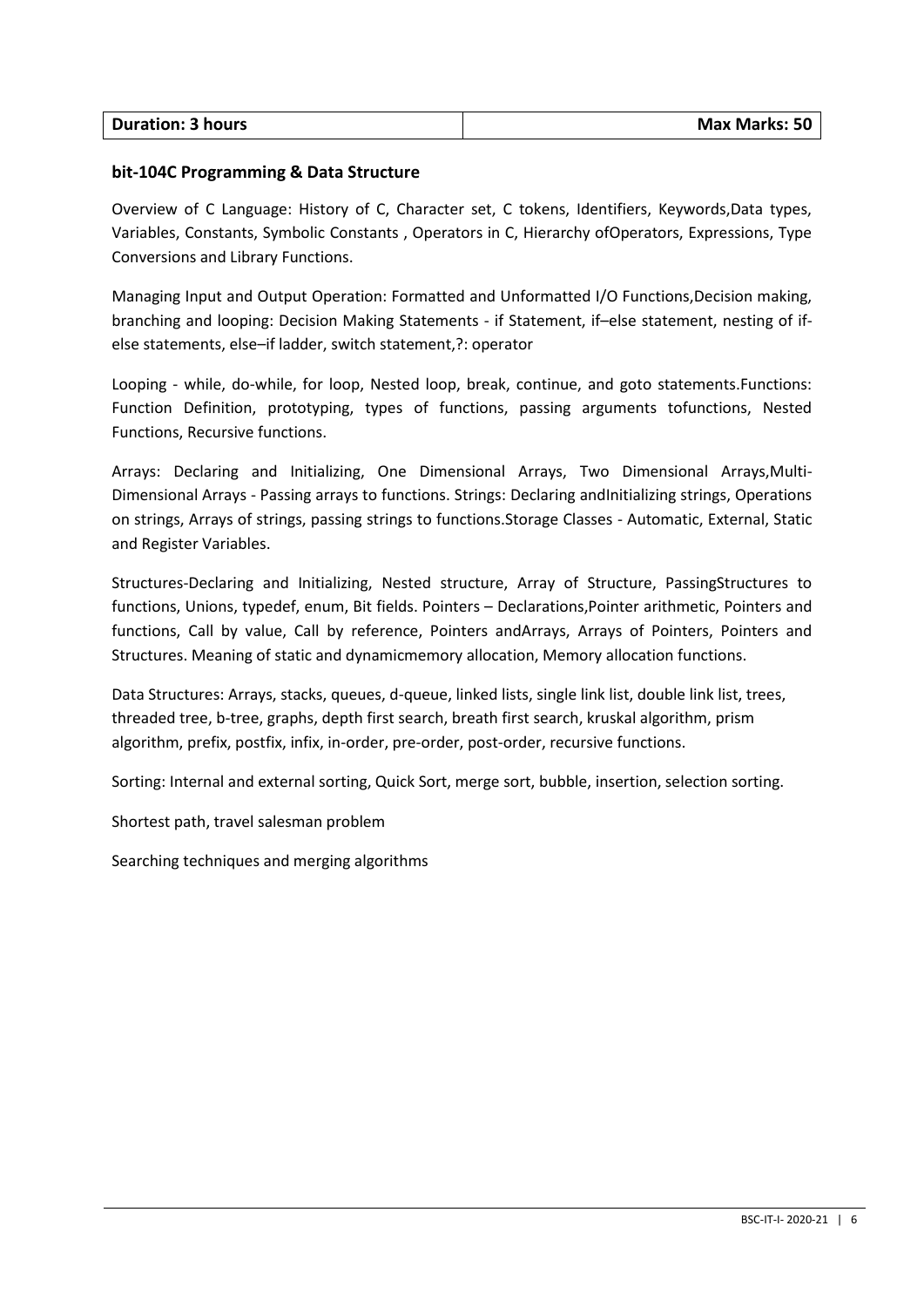| <b>Duration: 3 hours</b> | <b>Max Marks: 50</b> |
|--------------------------|----------------------|
|                          |                      |

### **bit-105Circuit Analysis & Electronic Device**

Number Systems and Codes:- Binary, Decimal , Octal, Hexadecimal and their inter-conversions

Codes: BCD, Excess-3, Gray code etc.

Digital electronic signals and switches: - Concept on digital signal, logic levels, Activehigh, Active low signals, Switching Characteristic of Semiconductor diode,Transistor.

Logic Gates: - AND, OR, NOT, NOR, NAND, EX-OR, EX-NOR operations and theirtruth table. Boolean algebra and reduction techniques: - K-Maps and Quine, McClusky.

Arithmetic Operations: - Binary Addition, Subtraction, Multiplication, Division. 2.s Complement Subtraction. Circuits: - Half- Adder, Full Adder, Half Subtracter, FullSubtracter, 2-bit by 2-bit Multiplier , Various Code convertors.

Multiplexers (MUX):- Working of MUX, Implementation of expression using MUX.

Demultiplexers (DEMUX):- Implementation of expression using DEMUX, Decoder.FLIP FLOP s :-Concept of Sequential circuit, S-R, J-K , Preset & Clear, Master .

Slave JK D, T Flip Flops their truth tables and excitation tables, Conversion fromone type to another type of Flip Flop,registers, Logic families and theircharacteristics,characteristic of digital ICs